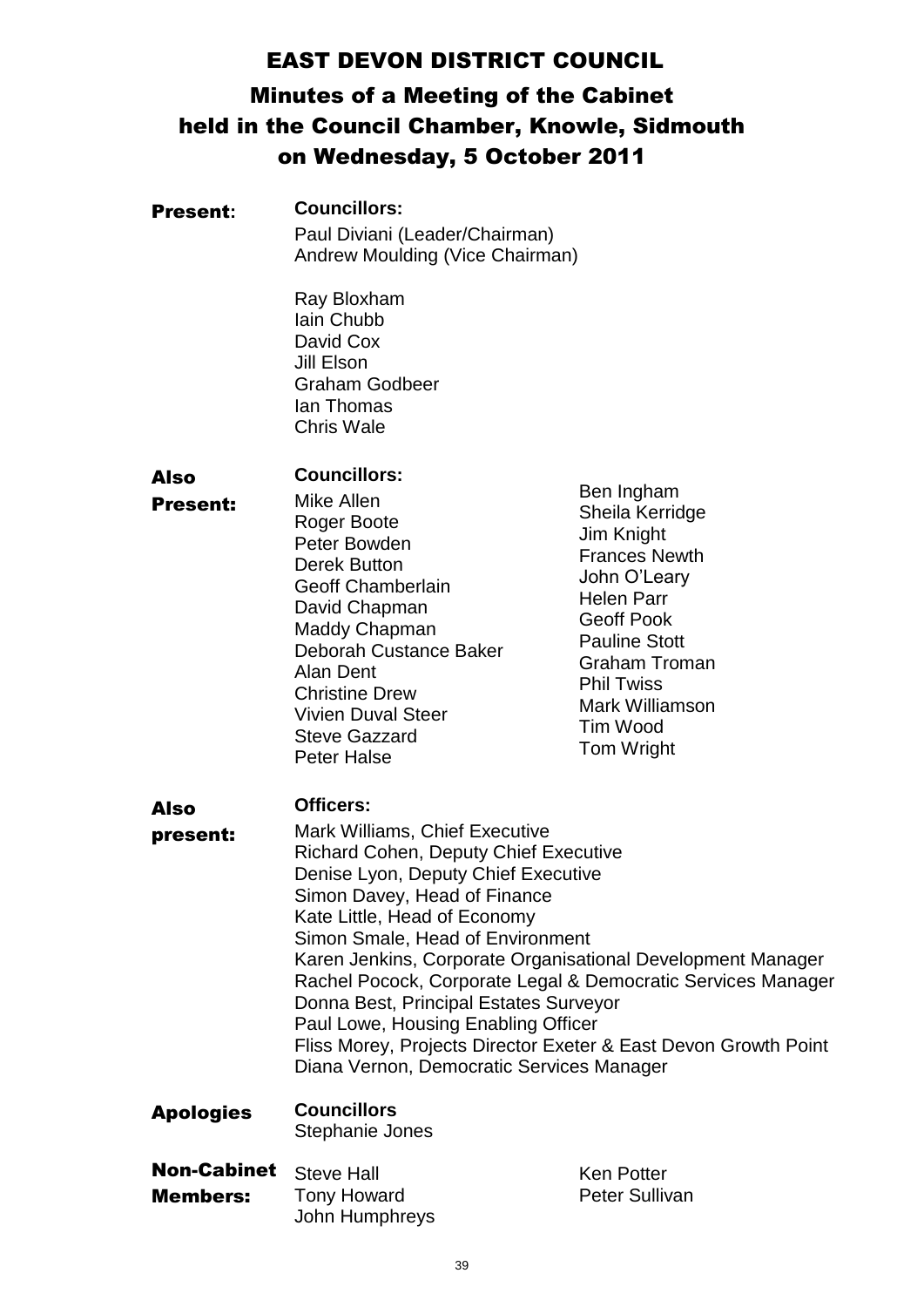The meeting started at 5.30 pm and ended at 8.20 pm.

#### \*74 Public Questions

Members of the public present wished to address the Cabinet on Agenda Item 21: Honiton Community Centre and opted to speak in advance of that item.

| Councillor/<br><b>Officer</b> | <b>Minute</b><br>number | <b>Type of</b><br>interest | <b>Nature of interest</b>               |
|-------------------------------|-------------------------|----------------------------|-----------------------------------------|
| Paul Diviani                  | 92                      | Personal                   | County Councillor - Honiton St<br>Pauls |
| Mike Allen                    | 92                      | Personal                   | Member of Honiton Town Council          |
| Peter Halse                   | 92                      | Personal                   | Member of Honiton Town Council          |

#### \*75 Declarations of interest

# \*76 Minutes

The minutes of the meeting of the Cabinet held on 7 September 2011 were confirmed and signed as a true record subject to the note at Minute 75 (Financial Strategy) to read:

"For clarification in 4.2 of the Report the Table (which sets out targets and actions to address the shortfall on the General Fund balance) has income shown of £450k for each of the five years. Although correct in cash terms, in that monies will be received each year, once adjusted in the base budget the monies cannot used as a new item each year.

The Table is constructed assuming the Council will balance its budgets each year. Any deficit will be found and is not carried forward. Therefore, the £450k is used to balance the first year's deficit and will then be incorporated in the base budget for subsequent years; consequently when a further deficit arises in the following year the £450k cannot be used as additional income again.

This amendment has no effect on the 2012/13 calculation but future years deficits have been mitigated by assuming more than the initial £450k will be received; closer to the service's prediction of income levels."

#### $*77$  Exclusion of the Public

**RESOLVED:** that the classification given to the documents to be submitted to the Cabinet, be confirmed, and that the reports relating to exempt information, be dealt with under Part B.

# \*78 Forward Plan

The contents of the Forward Plan for the period 1 October 2011 to 31 January 2012 were noted. Up-dates would be reported to the next meeting of the Cabinet.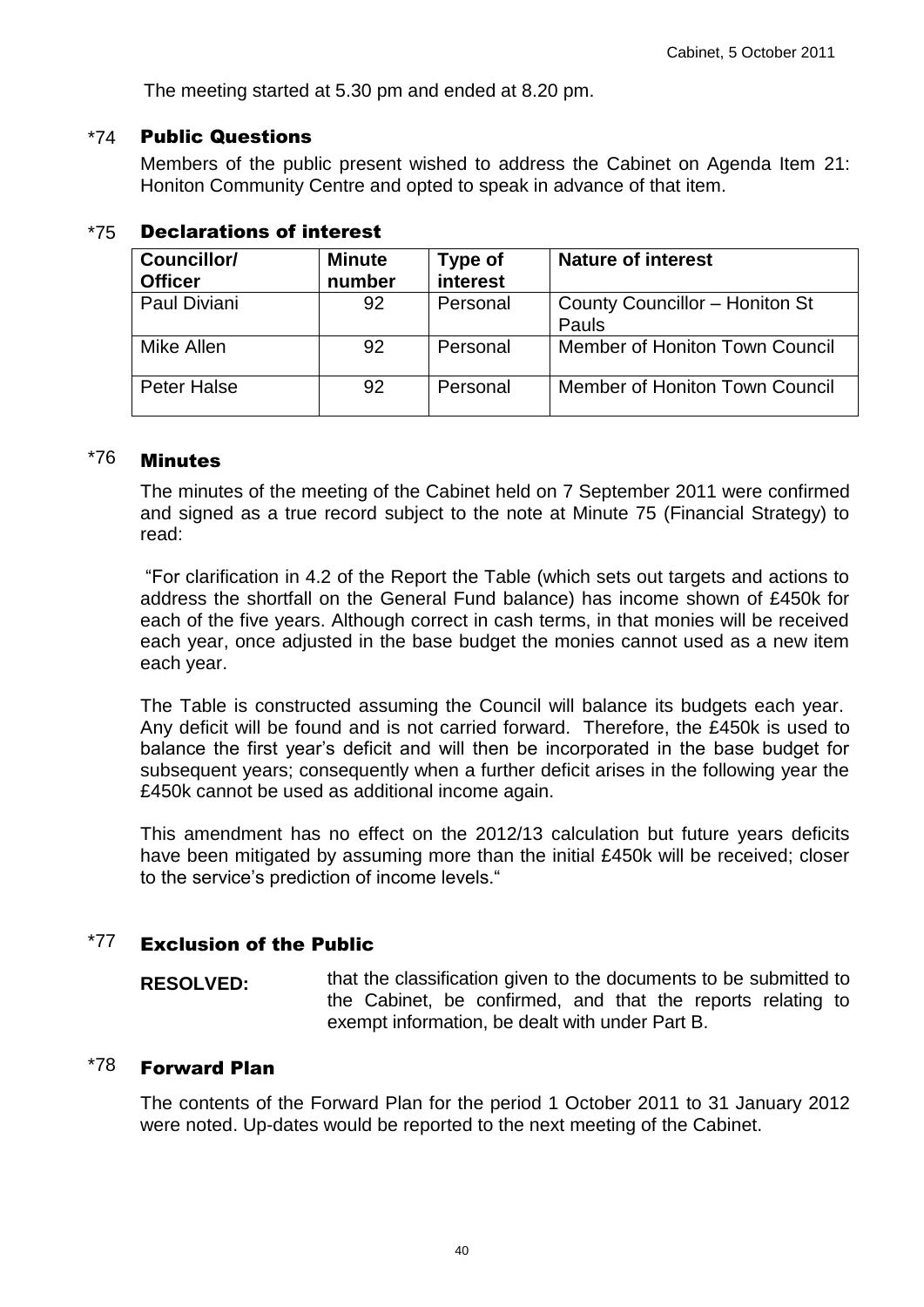# $*79$  Matters referred to the Cabinet

There were no matters referred to the Cabinet by the Overview and Scrutiny Committee or the Council.

# $*80$  Minutes of the Overview and Scrutiny Committee meeting 1 September 2011

The minutes of the meeting of the Housing Review Board held on 8 September 2011 had been included in the October Council minute book and would be included on the agenda of the November Cabinet for information. Councillor Stott, Chairman, asked Members to note that Jim Knight had been nominated as Board Member Champion – this appointment would be confirmed at the meeting of the Council.

The Cabinet noted the minutes of the meeting of the Overview and Scrutiny Committee held on 1 September 2011.

#### **RESOLVED:** that the following decisions be noted:

- **Minute 24** (1) that an update on possible use of the Probation Service for Streetscene work be provided to the Committee by the next meeting;
	- (2) that the performance management report for the first quarter of 2011/12 be noted.
- **Minute 25** that the Committee's Forward Plan be up-dated with additions considered at the meeting including a future item on Section 106 agreements and Council responsibilities in respect of the new ECC bathing directive.

# 81 Progress on the Council Plan & associated strategies – Key Decision

Councillor Bloxham, Portfolio Holder – Corporate Business, introduced this agenda item. He began by thanking members of his Think Tank, Denise Lyon and other Senior Officers for their valued contribution. The Council Plan 2011-2015, currently in draft form was a strategic document that underlined Council priorities and values and now included a greater focus on Council services. Objectives were 'smart' and included time-scaled targets. It was an ambitious forward looking succinct Plan. It included the underpinning strategic plans for the Council's three main service areas - Housing and Community, Economy and Tourism and Environment. The Plan, together with the Financial Strategy, was the main driver for the work of the Council's services.

The content detail and text were likely to be amended but, at this stage in its draft preparation, Members were invited to comment on the way forward and proposed design and layout of the Plan.

The Think Tank would include recommendations from the Cabinet and further refine the content before it was referred back to the Cabinet at its meeting at the end of November.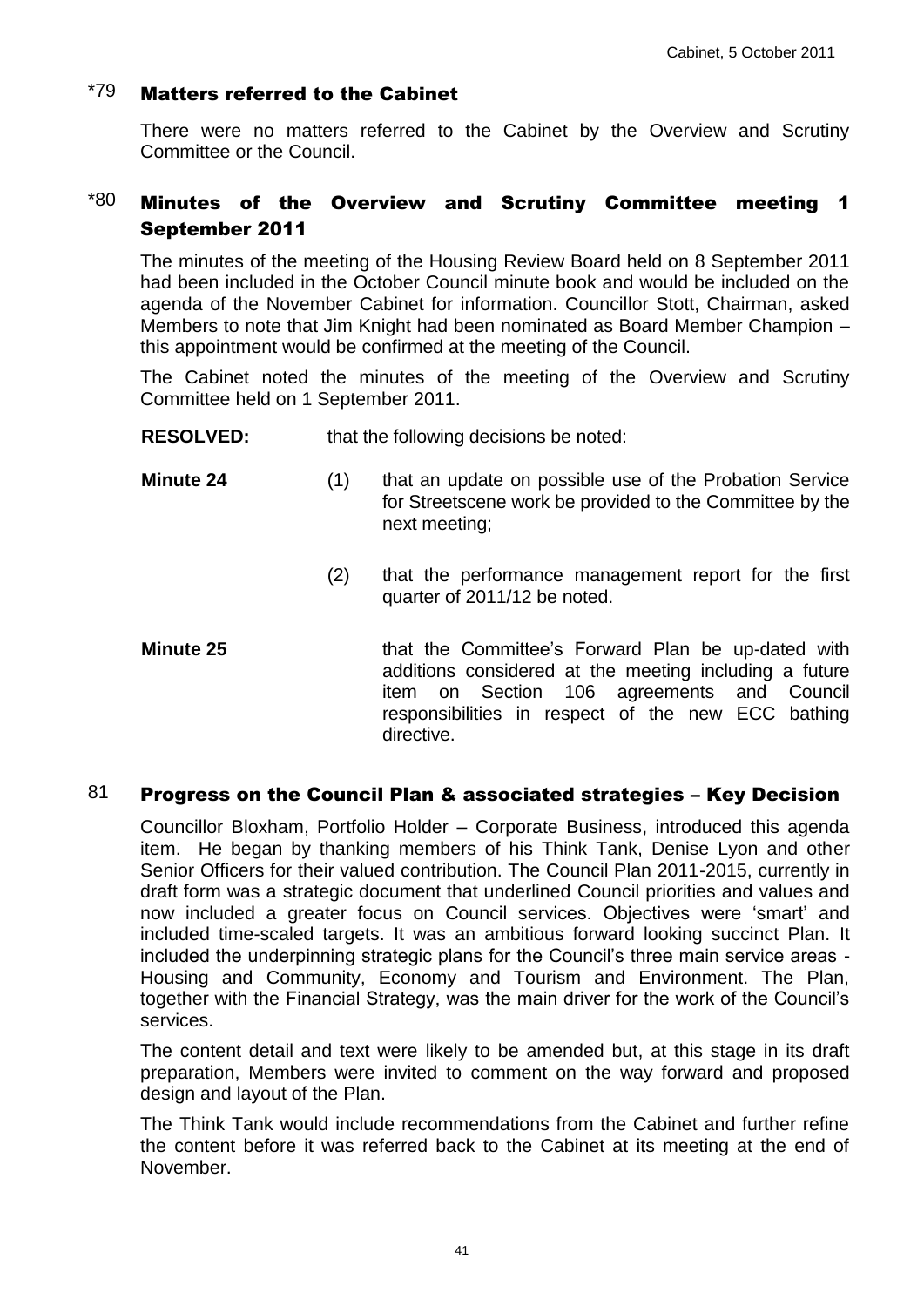# 81 Progress on the Council Plan & associated strategies – Key Decision

### (cont)..

A number of suggested amendments were made including:

- $\triangleright$  That the environment be 'enhanced' rather than 'protected'
- $\triangleright$  Inclusion of 'digital by design' as an under-pinning strategy.
- $\triangleright$  Greater reference to 'localism' within body of text
- $\triangleright$  Use of time-lines and appropriate costing within an action plan to facilitate ongoing monitoring
- $\triangleright$  Emphasise the importance of achieving best value for money
- $\triangleright$  Need to identify how to narrow the gap between housing provision and the needs of young people – emphasise the need to provide sites for housing and improve economic opportunities.

The Leader congratulated those involved for drafting such a useful and readable document.

- 
- **RECOMMENDED** (1) that the proposed purposes, priorities and values within the Council Plan be agreed in principle;
	- (2) that the structure, design and layout of the Council Plan and the three underpinning strategies be agreed in principle;
	- (3) that the content of the Council Plan to date be agreed in principle with Denise Lyon, Deputy Chief Executive, being given delegated authority to complete the Plan after consulting with the Portfolio Holder – Corporate Business – the Plan to be brought back to the 30 November 2011 Cabinet meeting for consideration before being referred to Council for final approval.
- **REASON** Members recognised the importance of getting the Plan and underlying strategies right as this, together with the Financial Strategy, was the main driver for the work of the Council's services. The Plan and the three strategic plans would be aligned with Council budgets to detail how the Council aimed to enhance the District as a place to live, work and play.

# $*82$  Exeter and East Devon Growth Point Progress report on major projects

Members considered the report of the Projects Director, Exeter and East Devon Growth Point. This together with a power-point presentation gave an update on major Growth Point projects. Over £38m of public funding for Cranbrook and its associated infrastructure had now been secured.

Updates given included Cranbrook (Phase One), Cranbrook Main Local Route and Multi Purpose Building, First Primary School Phase One, Cranbrook Town Centre, Railway Station, Clyst Honiton Bypass, Skypark, Energy Centre and District Heating Network, Science Park, Inter-Modal Freight Terminal, Flybe Academy and Hotel, M5 – J29 Road Improvements and Redhayes Bridge.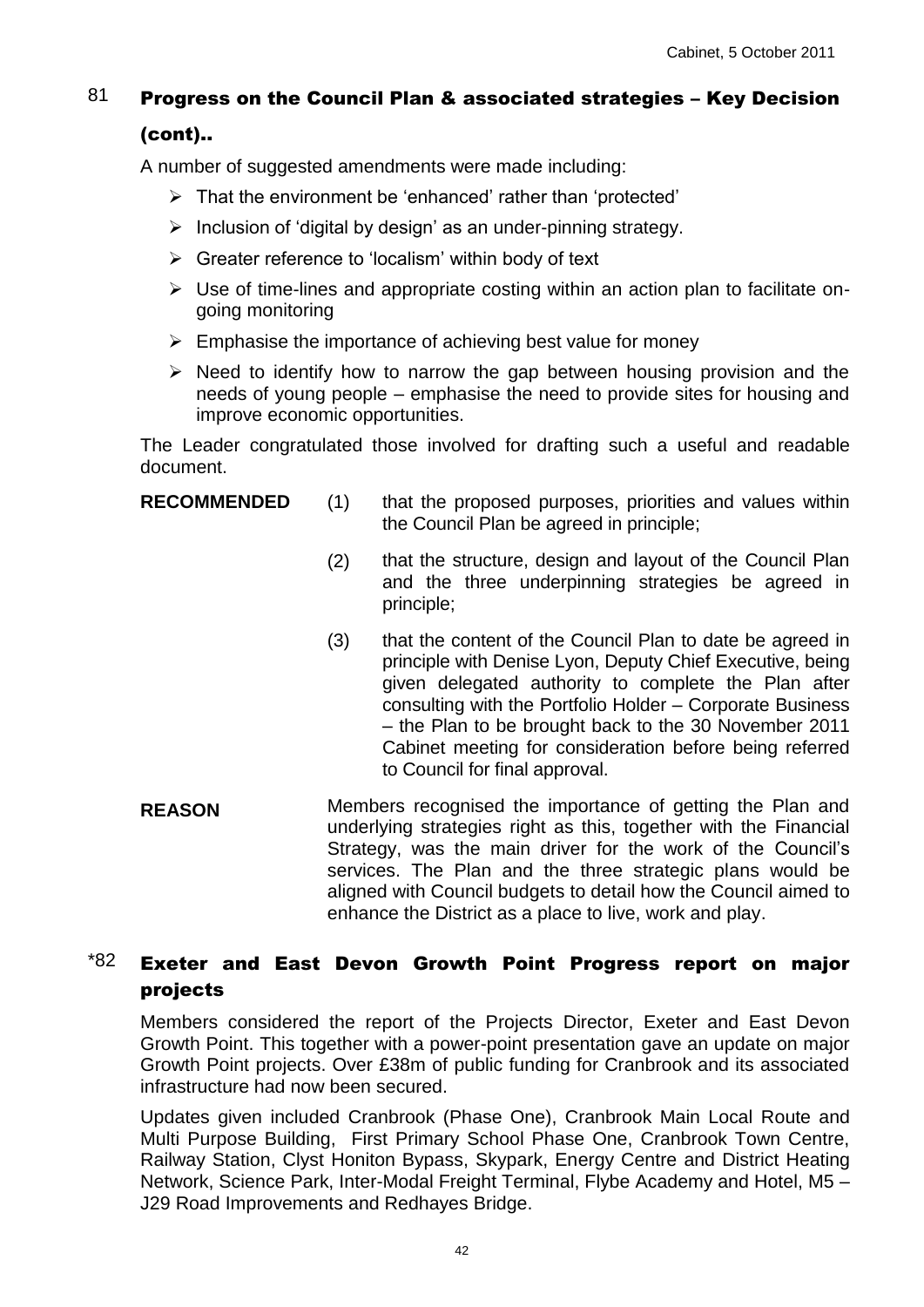# $*82$  Exeter and East Devon Growth Point Progress report on major projects (cont)..

Members were made aware that due to challenging market conditions, alternative options were currently being explored to help bring forward delivery of the employment sites at the Science Park and Skypark.

The Chairman of the Local Development Framework Panel described the Growth Point initiative as visionary and a positive example of effective partnership working. He advised that it should be given wide publicity in order to attract further economic growth and innovation.

A further presentation to give an update to a joint local parish meeting was being arranged.

The Portfolio Holder – Strategic Development and Partnerships was amongst the Members present who valued the up-date given and praised the significant work carried out by the Growth Point Team.

- **RESOLVED** that the report and progress on the major projects within the Growth Point be noted.
- **REASON** Members noted progress being made against key milestones and the current position in relation to all the major projects in the Growth Point.

## $*83$  Exeter and East Devon Growth Point Delivery Team - funding

Members considered the report of the Projects Director, Exeter and East Devon Growth Point which set out the current budget position for the Growth Point Delivery Team. Members were asked to consider proposals in respect of staff contracts for the next two financial years and a future work programme in line with the bid for Transitional Funding recently awarded to the Growth Point. The Team would continue to explore further funding opportunities. The Growth Point's vision was to realise the full economic potential of Exeter and East Devon. The importance of sustainable development and high standards of design quality was emphasised in the report.

- **RESOLVED** (1) that the award of Transitional Funding providing a Grant of £90,158 for 2011/12 and £72,967 for 2012/13 be noted together with the agreed match funding in relation to this grant from the Growth Point Partnership of £45,000 for 2011/12, including a financial contribution of £15,000 from EDDC;
	- (2) that match funding of the Transitional Funding award for 2012/13 be agreed with a financial contribution of £36,484 from the Growth Point Partnership, including a financial contribution of £12,161 from EDDC;
	- (3) that the Delivery Team continue to be hosted within EDDC, with the Delivery Team staff being employed in accordance with the details set out in the main body of the report which includes the team structure and work programme;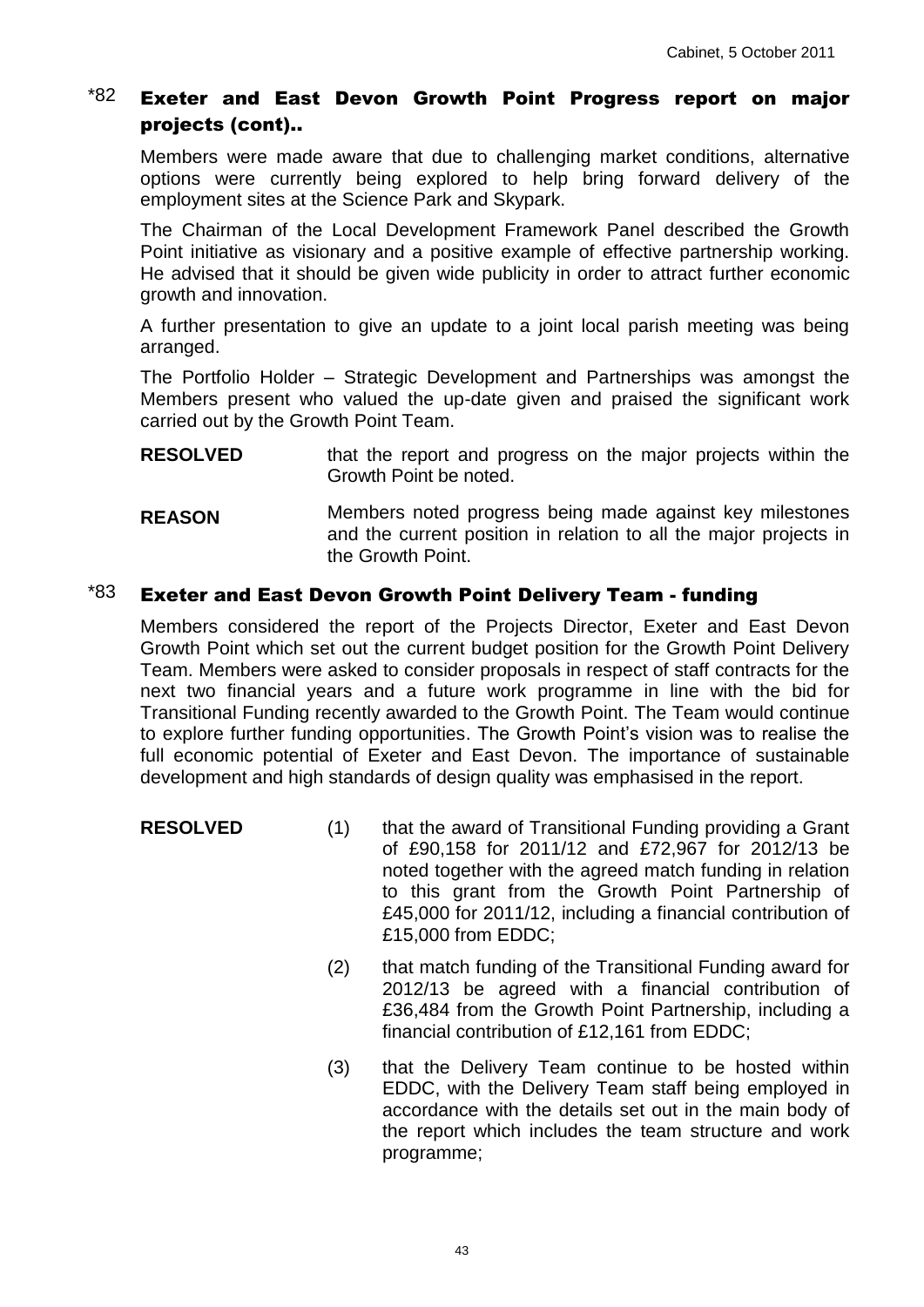# $*83$  Exeter and East Devon Growth Point Progress report on major projects (cont)..

- (4) that the funding options for the future of the team be reviewed within the next 12 months with a view to finding a solution to the long term financial sustainability, in order to continue the agreed work programme and maintain the capacity and skills built up to date.
- **REASON** The Delivery Team had the support of the Council, the Growth Point Partnership, private sector partners and the Government in carrying out its work programme. It has a proven track record of working in partnership to deliver housing and employment growth. There was an agreed work programme in place and it was acknowledged that the knowledge, skills and capacity provided by the team were essential components of the successful delivery. There was now sufficient funding in place to sustain the team for a further two years, on the basis of the projected costs set out in the report. The Council wished to continue hosting and providing additional financial support to the team for these reasons.

# $*84$  Introduction of the Community Infrastructure Levy (CIL) and potential governance arrangements

The Head of Economy presented the report on the Community Infrastructure Levy (CIL) which allowed local authorities in England to raise funds from developers undertaking new building projects in their areas. Money raised could then be used to fund a wide range of infrastructure needed as a result of the development. The Cabinet had agreed in principle, at its July meeting, to introduce the Levy in association with the Core Strategy/Local Plan. The report set out how this could be achieved in practice including the publication of a Charging Schedule and governance arrangements, particularly in respect of the Growth Point area which straddled three local planning areas.

- **RESOLVED** (1) that the main procedural issues that will need to be addressed in introducing the Levy and the likely timescales be noted;
	- (2) that Option 2 for a cross boundary joint committee (or other appropriate delivery vehicle) made up of elected representatives of EDDC, Exeter City Council and Devon County Council be promoted for the provision of infrastructure;
	- (3) that the selection of options be reported back to the next meeting of the Exeter and Heart of Devon Growth Board on 31 October 2011
- **REASON** To establish the main procedural issues (including potential governance options to address cross boundary provision of infrastructure) associated with the introduction of the Levy and the likely timescale for it becoming operational.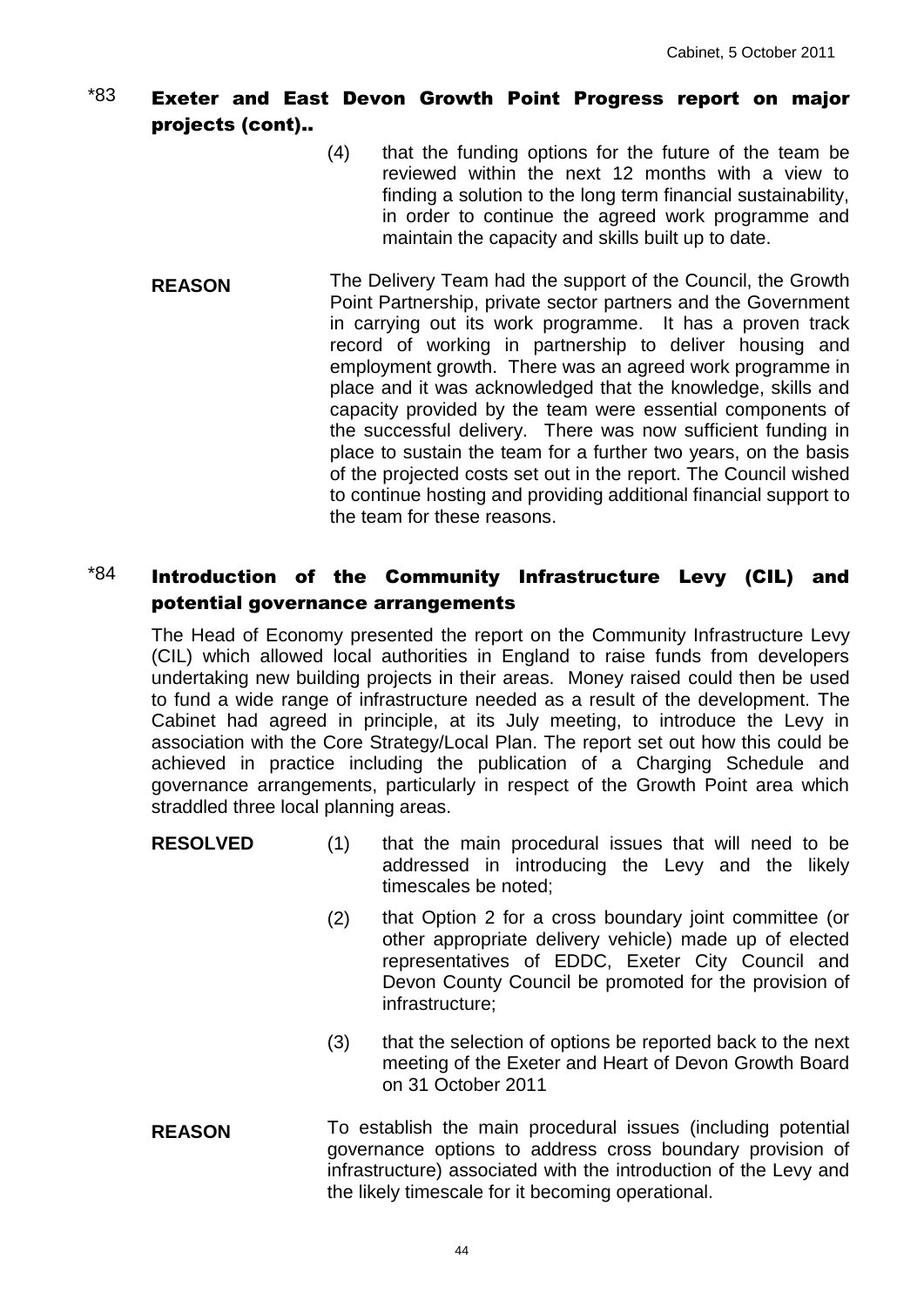# $*85$  Local Revolving Infrastructure Fund

Members considered the report of the Head of Economy in respect of the Local Revolving Infrastructure Fund (considered at the July Cabinet meeting). This would be 'forward funding' to help ensure the provision of infrastructure to support development. It needed to be considered alongside the introduction of other incentives, including the New Homes Bonus and the local retention of Business Rates. The initiative would help overcome the up-front infrastructure costs which proved a major barrier to delivery of development. The Fund would be recouped over time as the development proceeded and the Community Infrastructure Levy was collected.

Members raised concerns about the potential risks involved in the initiative. They were assured that a further paper would be presented to a future meeting of the Cabinet giving examples and a risk analysis.

| <b>RESOLVED</b> | that the concept of a Local Revolving Infrastructure  |
|-----------------|-------------------------------------------------------|
|                 | Fund and its potential application alongside the      |
|                 | Community Infrastructure Levy and other incentives be |
|                 | noted:                                                |

- (2) that the identified next steps including identifying and working up specific examples of how the Fund could operate be endorsed;
- (3) that a further paper be presented to the Cabinet on how the Fund could operate in practice detailing potential benefits and drawbacks.
- **REASON** To progress the introduction of a Local Infrastructure Levy and how this could be applied. The Council needed to be aware of the implications; including financial and the benefits and drawbacks which would be further considered in a future report.

#### $186$  Financial monitoring report 2011/12 – Month 5

Members considered the financial monitoring report which gave a summary of the Council's overall financial position for 2011/12 at the end of month 5 (31 August 2011). Current monitoring indicated that:

- $\triangleright$  The General Fund Balance was being maintained at or above the adopted level.
- $\triangleright$  It was estimated that the Housing Revenue Account Balance would be maintained at or above the adopted level
- There was sufficient Capital Reserve to balance this year's Capital Programme but it was estimated that only £0.702m would be available in the Reserve to support the Programme from 2012/13 onwards.
- **RESOLVED** that the variances identified as part of the Revenue and Capital Monitoring process up to Month 5 be noted;
- **REASON** To keep the Council's finances under monthly review, including considering whether any corrective actions were required for the remainder of the financial year.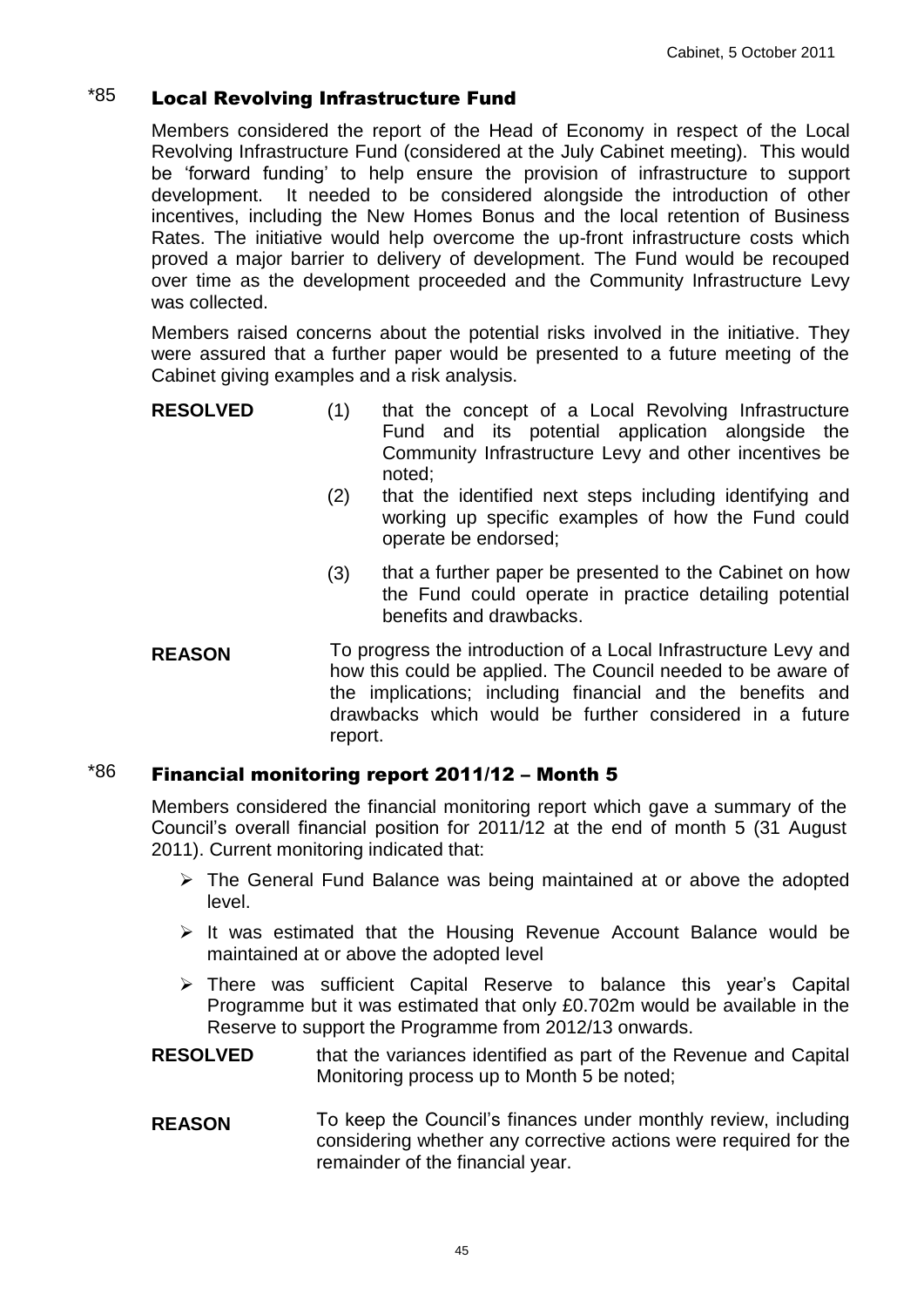# $i$ <sup>87</sup> Consultation on the localisation of Council Tax Benefit

Members considered the report of the Revenues and Benefits Manager setting out the details of a consultation document issued by the Department for Communities and Local Government on their proposals for new localised schemes to replace the National Council Tax Benefit System. (The consultation document had been made available electronically with the agenda).

Areas of concern within the proposals were highlighted with the main concerns being in respect of ensuring the scheme was fair, that vulnerable people were safeguarded and that it could be delivered with reduced funding by April 2013. Members were advised that due to the high proportion of the East Devon population being above retirement age and therefore protected within the proposed scheme, the Council's working age customers would be worst affected.

- . **RESOLVED** (1) that the Government's proposal for a new localised Council Tax Benefit Scheme and what this could mean for EDDC be noted;
	- (2) that delegated authority be given to the Head of Finance in consultation with the Portfolio Holder – Finance to respond to the consultation questions;
	- (3) that EDDC engage with local MPs and the Local Government Association to raise the Council's concerns in respect of the Government's proposals.
- **REASON** To highlight this Council's concerns in respect of the Government's proposals and the significant implications for the Council and the people living in East Devon.

# $*88$  Local Government Resource Review: Proposals for Business Rates retention

Members considered the report of the Head of Finance setting out proposals for Business Rates retention. The Council had been asked to respond to a Government consultation paper. Members recognised the value of this initiative in helping to encourage business growth and supported the proposals in general and awaited further detail on the scheme. The Council's response would be in line with the Local Government Association stance.

- **RESOLVED** (1) that the Government's proposals for Business Rates retention be noted;
	- (2) that delegated authority be given to the Head of Finance in consultation with the Portfolio Holder – Finance to respond to the consultation questions.
- **REASON** To provide feedback on the Government proposals Members were supportive of the main principles of the scheme.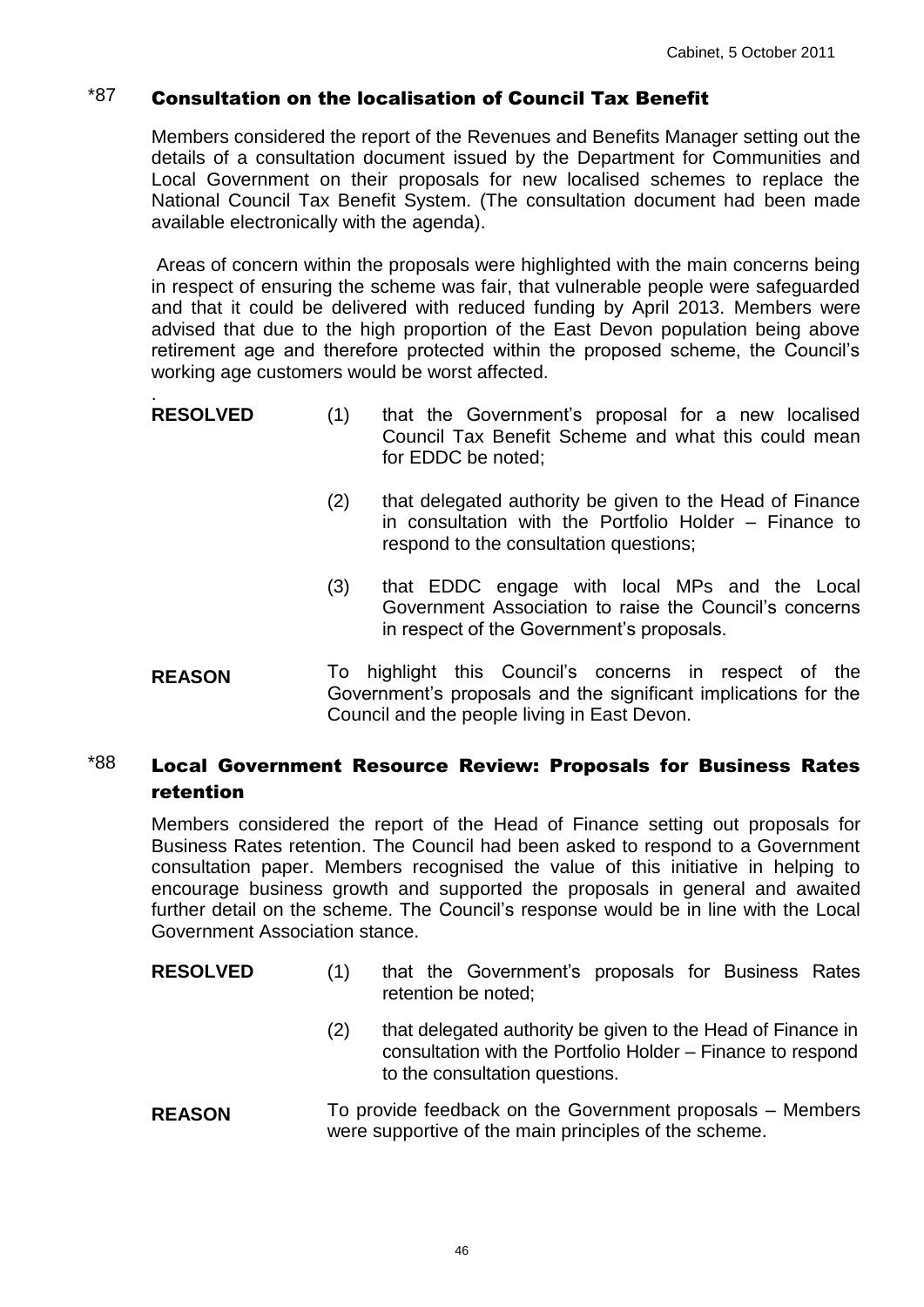#### \*89 Performance monitoring report until August 2011

Denise Lyon, Deputy Chief Executive, presented the performance information for the 2011/12 financial year until August 2011.

The information indicated that all services showed good steady performance.

- **RESOLVED** that the progress and proposed remedial action for performance measures for the 2011/12 financial year until August 2011 be noted.
- **REASON** To enable the Cabinet to continue to monitor the Council's progress in achieving excellent customer service using relevant performance measures.

#### \*90 Private Sector Housing Enforcement Charges

Members considered the report of the Private Sector Housing Manager setting out proposed charges for the service of enforcement notices where informal action had failed to remedy private housing in poor condition. Members noted that the Housing Act 2004 permitted the Council to charge for costs incurred in carrying out certain duties under the Act.

- **RESOLVED** that the charges to cover Private Sector Housing Enforcement costs (where enforcement action is taken in respect of housing in poor condition that is a risk to health, safety or welfare of the occupiers) ,as set out in Appendix A to the report, be agreed
- **REASON** To make charges to cover costs incurred in respect of Private Sector Housing Enforcement as permitted under the Housing Act 2004.

### $*91$  Exmouth Imperial Recreation Ground, Landfill Protection

Members considered the report of the Senior Engineer (Technical) in respect of a request from the Environment Agency for the Council to carry out maintenance work on the boundary of the Council's landfill site at the Imperial Recreation Ground to stop material leaching out into the Exe Estuary. The two possible options were set out in the report, namely either to lift and repair the mattresses (25 year design life - £650,000) or to replace the mattresses (50 year design life - £125,000).

- **RESOLVED** that an application for planning permission be made to replacement the landfill protection mattresses on the Council's landfill site at Imperial Recreation Ground to give a design life of 50 years.
- **REASON** The Council is acting as responsible landowners in taking steps<br>to prevent pollutants escaping into controlled waters. The to prevent pollutants escaping into controlled waters. agreed replacement scheme would meet the preference of the Environment Agency for a scheme with a 50 year design life and would achieve best value for money.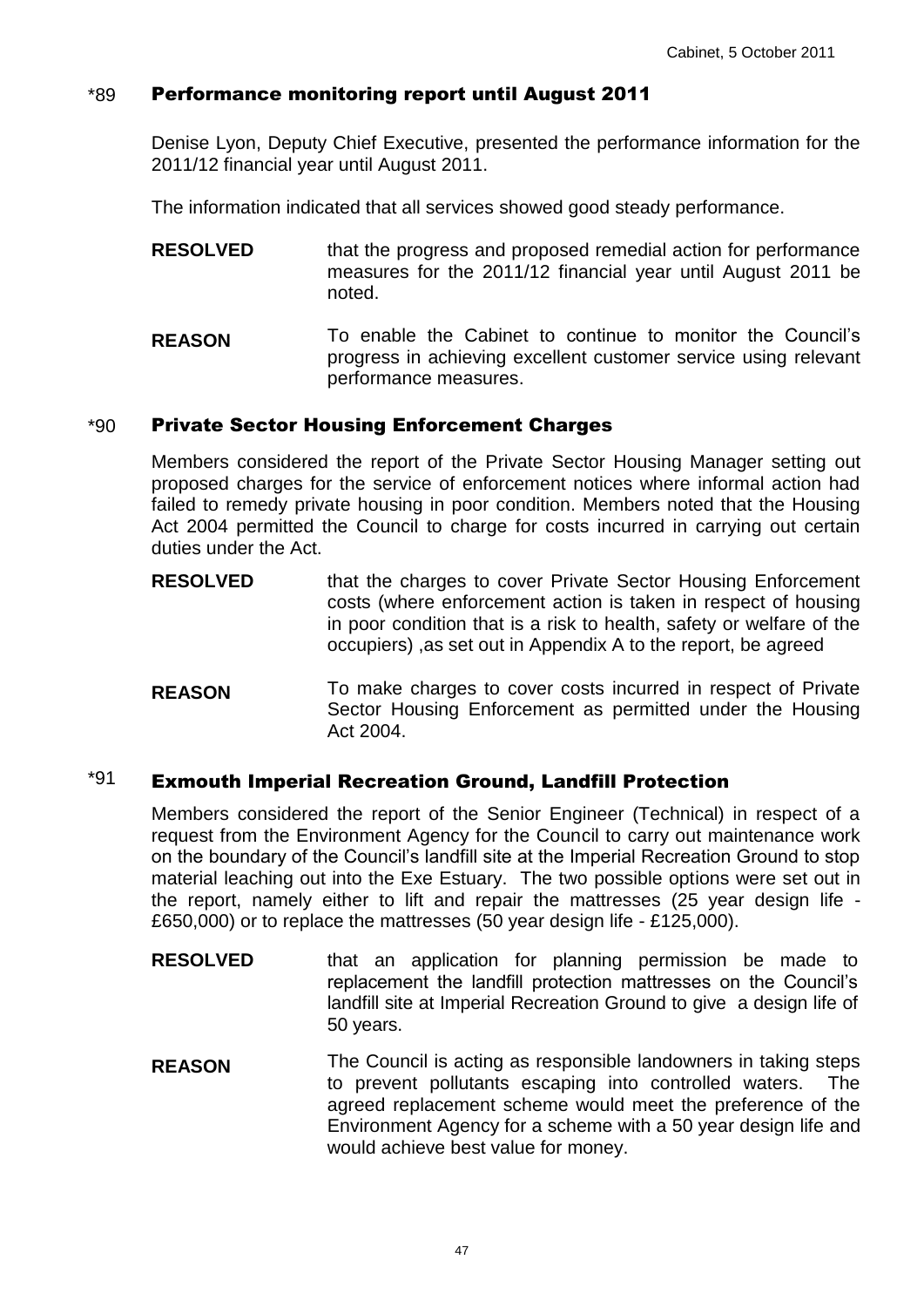# 92 Honiton Community Centre

Syd Taylor, Honiton resident posed a number of questions for the Cabinet to consider. He made reference to the proposed costs, lack of public backing for the scheme, the significant usage of the Dowell Street Car Park by private and commercial vehicles, potential congestion issues and questioned whether the Centre could ever be selffinancing.

Town Councillor Vernon Whitlock, Honiton Mayor, referred to his note circulated to Members in advance of the meeting. He said that Honiton needed community facilities and confirmed that the Town Council was committed to building the Community Centre and hoped to work in partnership with the district council. The aim would be for the Centre to be a viable concern.

The Chairman invited Ward Members to speak on the planned construction of the new community centre for Honiton and the following points were raised:

- $\triangleright$  The Town Council could increase its borrowing.
- $\triangleright$  There were concerns in respect of revenue costs.
- $\triangleright$  The local community was concerned about the burden of cost.
- $\triangleright$  It was important to use the most suitable site.
- $\triangleright$  The Centre needed a sound/robust business plan.
- $\triangleright$  There had been very limited public fund-raising.
- $\triangleright$  The Town Council would need support in taking the project forward including legal and tender advice and guidance.
- $\triangleright$  There was an opportunity to include the Town Council offices within the proposed new EDDC offices in Honiton.
- $\triangleright$  The Community Centre should be scaled down to meet current budget, be fit for purpose and be able to support future revenue costs.
- $\triangleright$  The Town Council should be given guidance on how to apply for grants and funding.
- $\triangleright$  The Town Council needed more time appropriate to 'stop the clock'. The Town Council had a two year time limit set by the District Council in terms of its funding availability. This limit needed to be 'stopped' pending a final decision on site location and project continuation.

Richard Cohen, Deputy Chief Executive advised that survey work at the Dowell Street site had revealed 'soft spots' and contamination which would require remedial engineering works at an estimated cost of £140,000. He had included a range of options, (with pros and cons) in the report to address with this unforeseen additional cost. Members noted that Honiton Town Council advised that it had reached its borrowing limit for this project.

The Portfolio Holder Economy recognised that the Town Council needed professional help in preparing a business plan. This needed to be robust and demonstrate public support and levels of future use.

Following discussion in respect of the £140,000 shortfall, the Chief Executive advised that if the Cabinet was minded to increase its contribution or provide security to a loan, adjustments would have to be made to the Council's budget.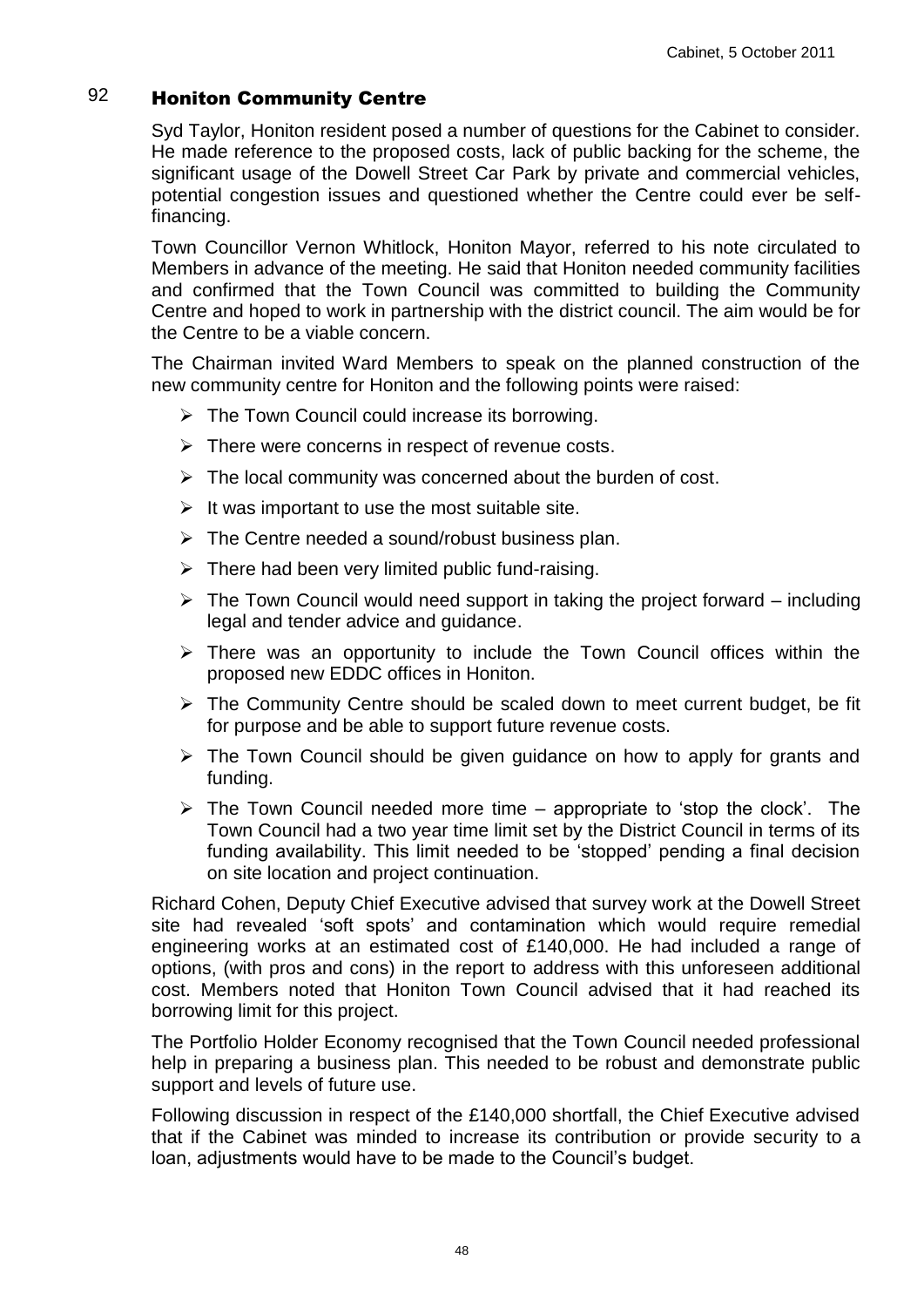## 92 Honiton Community Centre (cont)..

- **RECOMMENDED** (1) that the existing budget made available for the construction of a new community centre for Honiton be retained and not increased to cover the £140,000 shortfall;
	- (2) that Richard Cohen, Deputy Chief Executive help the Honiton Town Council prepare a robust and feasible business plan with delegated authority being given to the Chief Executive to progress this work within the guidelines discussed by the Cabinet.
- **REASON** To continue to support the Honiton Community Centre initiative whilst recognising that the Council had to control its budgets.

#### $*93$  Exclusion of the Public

**RESOLVED** that under Section 100(A) (4) of the Local Government Act 1972 the public (including the press) be excluded from the meeting as exempt information, is likely to be disclosed and on balance the public interest is in discussing the items in private session (Part B).

### $*94$  Exmouth Regeneration Programme Board - 9 September 2011

Members considered the action points from a meeting of the Exmouth Regeneration Programme Board held on 9 September 2011. It was noted that an Extra Ordinary Meeting of the Board would be held on 10 November 2011 to consider responses to consultation on the Draft Master Plan.

It was noted that the document needed to be amended to include Councillor Jill Elson' in the list of those present.

#### $*95$  The Strand, Exmouth

Members considered the joint report of the Principal Estates Surveyor, Richard Cohen, Deputy Chief Executive, Acting Streetscene Manager, Head of Environment and Property Services Manager in respect of the Strand enhancement work - in particular the construction of a multipurpose pavilion and the future cleansing and maintenance of the Strand area. Relevant appendices in respect of Heads of Terms and other Strand issues including licences and by-laws were circulated to Members at the meeting.

Members spoke in favour of the enhancement work and its usage. Concerns raised included in respect of cleanliness, skateboarding, crossing, and the need for a shelter. It was suggested that take-away establishments could be targeted to ensure that they complied with the terms of their licence conditions in respect of keeping the area clear of rubbish. Members were also advised that the local Police and Community Safety Officer were keeping a watching brief of the area in respect of skateboarding/ cycling usage.

It was noted that catering and food businesses within the Strand had benefited from the enhancement.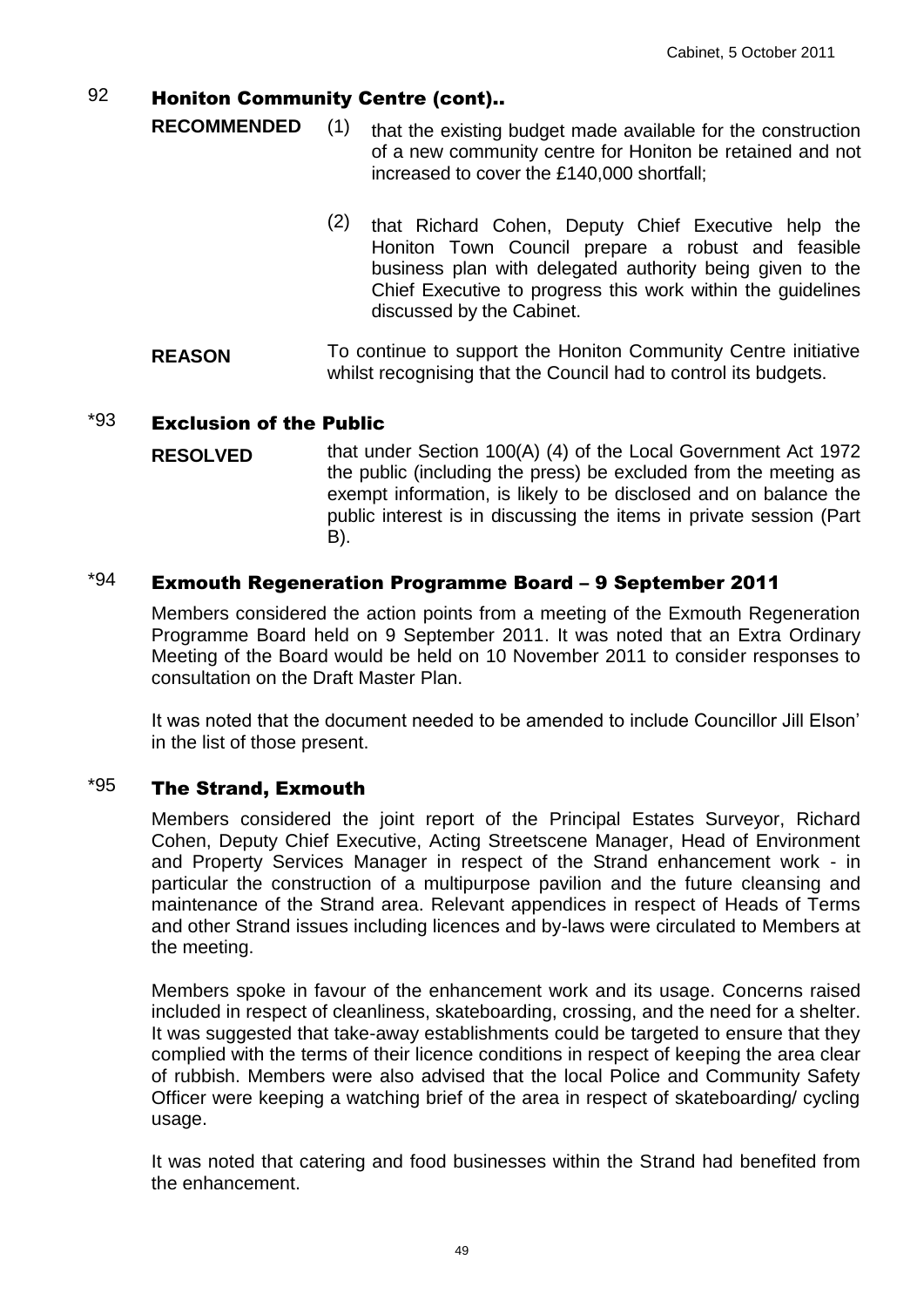### $*95$  The Strand, Exmouth (cont)..

- **RESOLVED** (1) that the submission by Devon County Council of a revised multipurpose pavilion building for the Strand be endorsed;
	- (2) that the purchase of a Hako sweeper/washer/scrubber and the additional associated running costs as detailed in the report be approved to enhance street cleansing capability to the Strand public realm;
	- (3) that discussions be pursued with Devon County Council to explore a shared outlay on the costs of maintenance and cleaning of the Strand public space;
	- (4) that a management and licensing regime be encouraged that promotes The Strand as a lively public space for the enjoyment of Exmouth's residents and visitors and for the commercial benefit of our businesses.

**REASON** The reasons are as set out in the report.

### $*96$  Seaton Regeneration – Visitor Centre

Members considered the report of the Principal Estates Surveyor in respect of a request to use the pre-development budget to commence marketing the Visitor Centre with a view to seeking an operator. At its meeting on 13 July 2011, the Cabinet had agreed to commence marketing the Visitor Centre.

**RESOLVED** that a maximum of 50% of the pre-development fund set aside for the Visitor Centres in East Devon be made available to spend on a high quality marketing exercise amongst the widest possible range of potential occupiers of the Seaton Visitor Centre;

**REASON** To help progress the initiative.

# $*97$  Affordable Housing – Phase 3 Bonners Glen, Axminster

Members considered the report of the Housing Enabling Officer seeking approval to the disposal of its site at Bonners Glen to a Housing Association partner (Sanctuary Housing) to help deliver a development of ten new affordable homes.

- **RESOLVED** that approval be given to the transfer of land by way of a 125 year lease at a nominal rent to Sanctuary Housing Association; and the demolition of two existing council houses to provide approximately ten new affordable homes;
- **REASON** To help provide ten new affordable homes.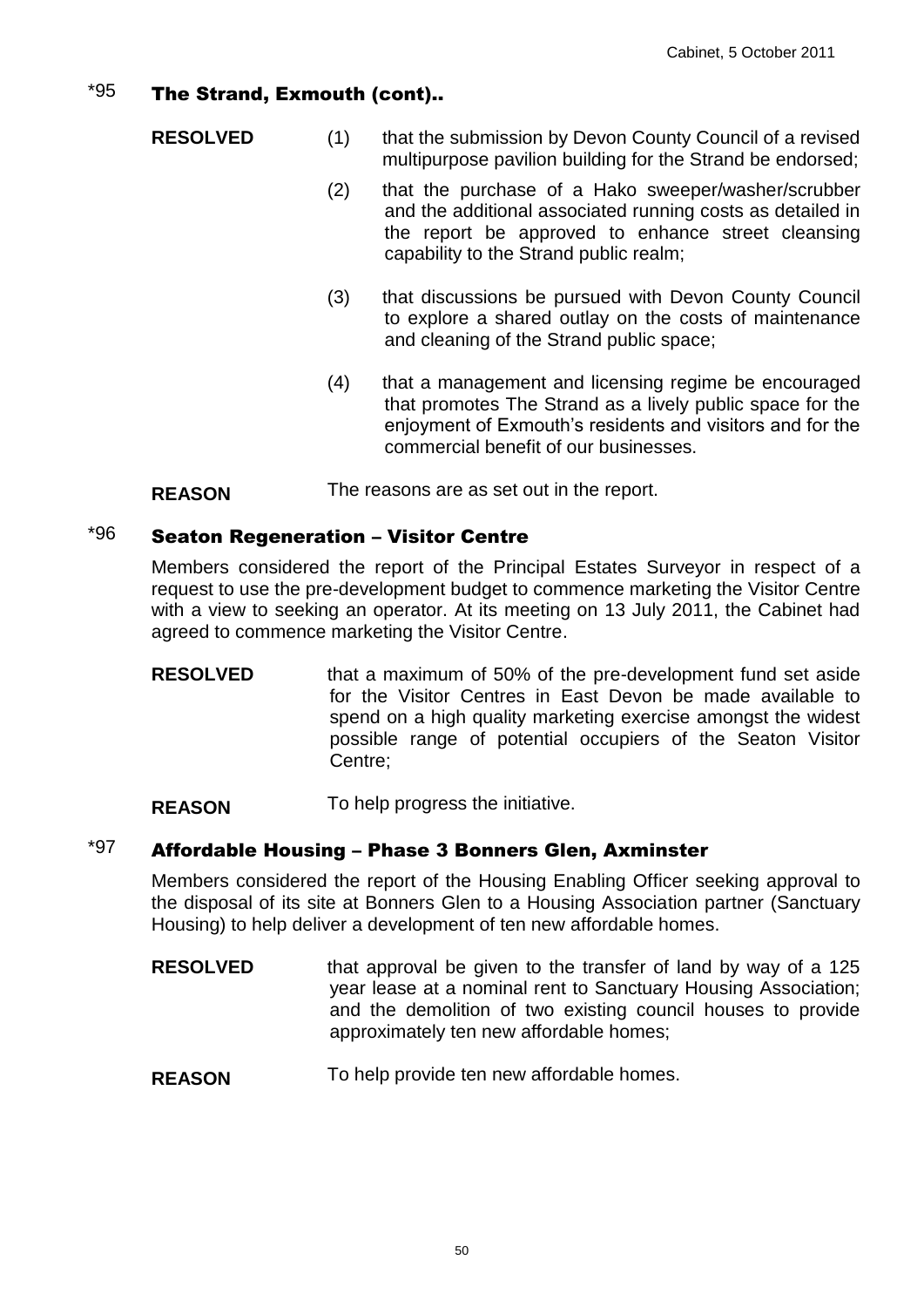# $*98$  Affordable Housing – Holmdale, Sidmouth

Members considered the report of the Housing Enabling Officer seeking approval to transfer land at Holmdale to a preferred Registered Provider (Devon and Cornwall Housing) for the provision of twelve affordable flats.

- **RESOLVED** (1) that approval be given to the transfer of a site (including the former gym building and adjoining car park) by way of a 125 year lease agreement at a nominal amount to the Registered Provider for the provision of affordable homes.
	- (2) that the Council exercises the power to promote social wellbeing under the General Disposal Consent 2003 by disposal of the non-housing land at an undervalue as set out in the report, taking into account that provision of affordable housing is a priority in the Sustainable Community Plan.
- **REASON** (1) To help provide twelve affordable flats.
	- (2) The housing land disposal at undervalue is permitted under a separate Government General Consent.

# $*99$  Exemption from Standing Orders - Priority Disposal Programme -Sale of Electricity Substation sites

Members considered the report of the Senior and Principal Estates Surveyors seeking approval, in accordance with the priority disposal programme, to sell a selection of electricity substation sites. Members were also asked to agree to an exemption from Standing Orders to appoint a preferred national auctioneer to dispose of the identified sites for reasons given in the report.

- **RESOLVED** (1) that the sale of the recommended electricity substation sites be approved;
	- (2) that an exemption from Standing Orders be approved to enable the appointment of Lambert Smith Hampton to auction the recommended sites, with delegated authority being given to the Portfolio Holder – Economy and the Principal Estates Surveyor to agree a reserve price.
- **REASON** To help achieve best price for the disposals.